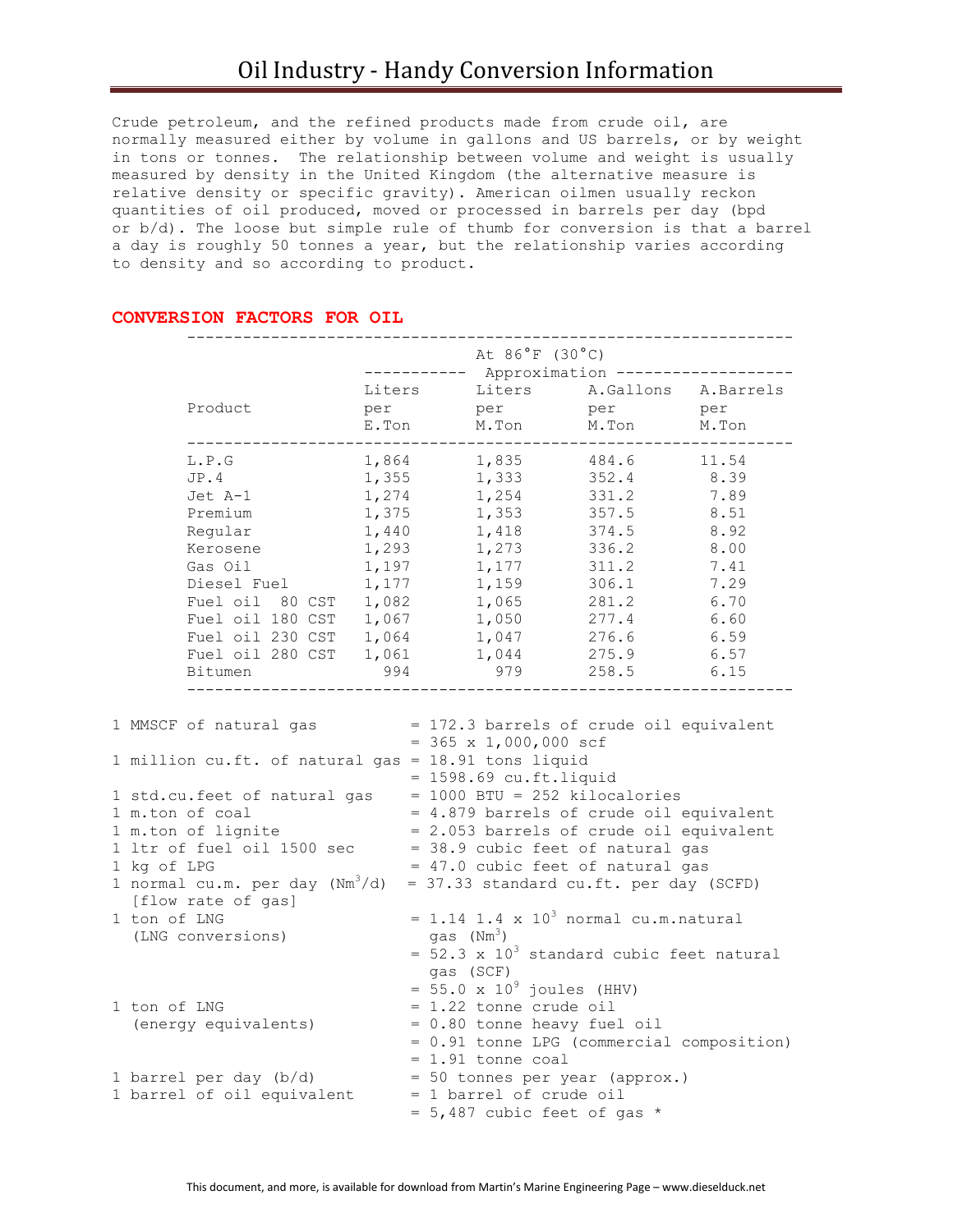\* Natural gas is converted to barrels of oil equivalent using a ratio of 5,487 cubic feet of natural gas per one barrel of crude oil. This ratio is based on the actual average equivalent energy content of TOTAL's natural gas reserves. 1 barrel of crude oil per day = appr. 50 tons of crude oil per year  $1$  ton of crude oil  $= 1$  metric ton of crude oil = appr. 7.3 barrels of crude oil (assuming a specific gravity of 33 API) = 6.6-8.0 bbl. of crude oil with 7.333 bbl. taken as average = 1.16 kl. of crude oil (average) 1 ton of oil equivalent = appr. 1,125 cubic meters of natural gas MMSCF Million standard cubic feet CST Centi-Stroke A. American E. English **VOLUME** 1 American barrel = 158.984 liters = 42 American (US) gallons = 34.9726 Imperial (UK) gallons  $= 5.6146$  cubic feet  $= 0.15899$  cubic metre  $= 3.78541$  cubic decimeters  $(dm<sup>3</sup>)$  $= 0.136$  tonne (approx)  $1$  American gallon = 231 cubic inches = 0.133681 cubic foot = 3.7854 liters = 0.0238095 American barrel = 0.83268 Imperial gallon = 0.0037854 cubic meter 1 Imperial gallon  $= 277.42$  cubic inches = 1.20094 American gallons  $= 4.54609$  liters = 0.028594 American barrel  $= 0.160544$  cubic foot = 0.004561 cubic meter  $1$  liter  $= 1,000$  cubic centimeters  $= 1$  cubic decimeter (dm<sup>3</sup>) = 0.035314 cubic foot = 61.024 cubic inches = 1.7597 pints = 0.219969 Imperial gallon = 0.26417 American gallon 1 kiloliter  $= 1,000$  cubic decimeters  $(dm<sup>3</sup>)$  = 6.28981 American barrels 1 gross ton = 100 cubic feet or 2.83 cubic metres of (shipping) permanently enclosed space  $1$  cubic meter  $= 35.315$  cubic feet = 219.97 Imperial gallons  $= 1,000$  liters = 6.2898 American barrels = 264.17 American gallons **WEIGHT**  $1 \text{ oz.}$  = 28.35 grams 1 lb. = 0.453592 kilograms  $= 0.009$  cwt.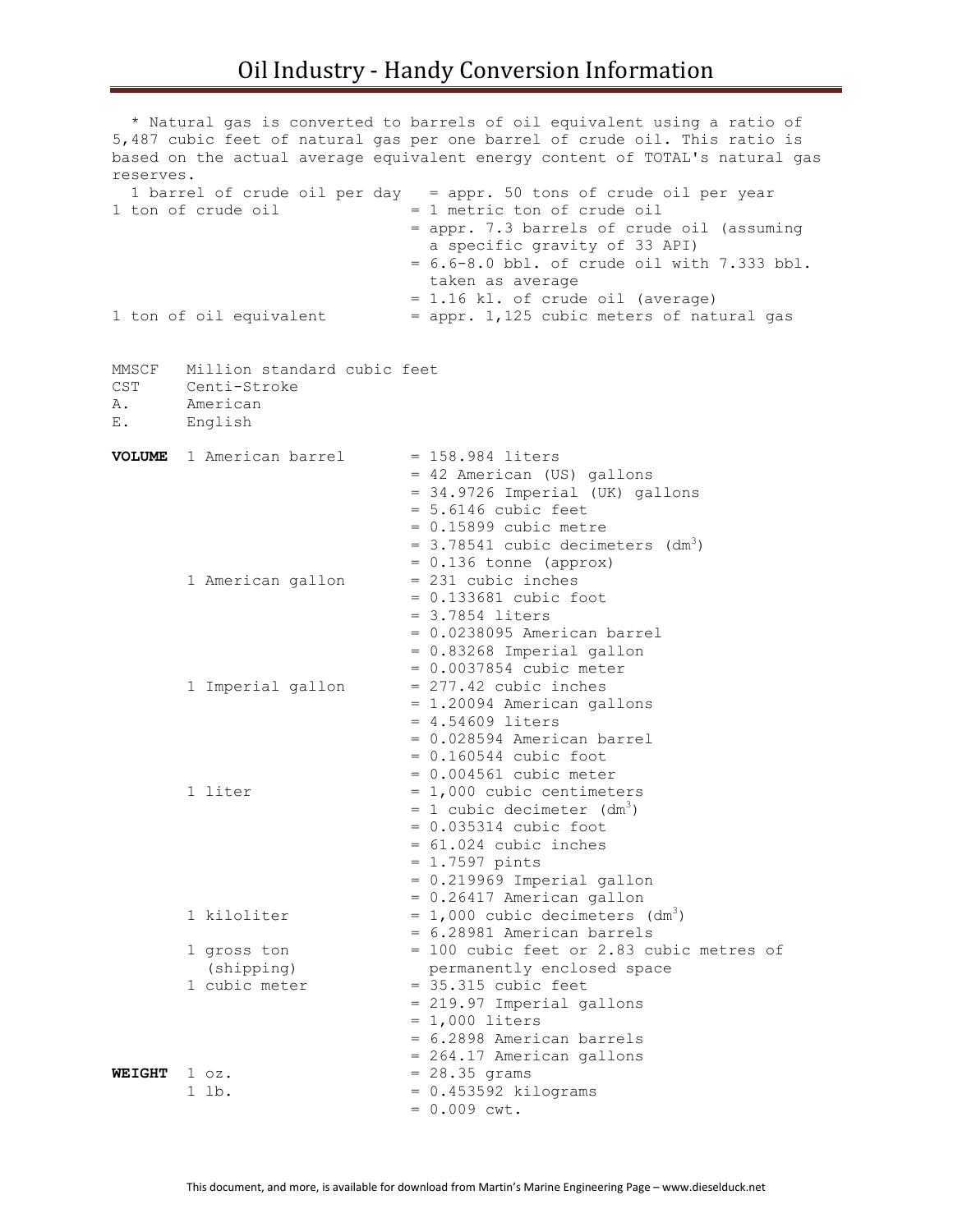# Oil Industry - Handy Conversion Information

|       | 1 kg.                                    | $= 2.20462$ lb.                                                  |
|-------|------------------------------------------|------------------------------------------------------------------|
|       |                                          | $= 0.01$ quintal                                                 |
|       | 1 cwt                                    | $= 112$ lb.                                                      |
|       |                                          | $= 50.802$ kg.                                                   |
|       | 1 metric ton                             | = 0.98421 long ton or English ton                                |
|       |                                          | $= 1.10231$ short ton                                            |
|       |                                          | $= 2,204.6$ lb                                                   |
|       | 1 English ton                            | $= 1.01605$ metric tons                                          |
|       | or long ton                              | $= 1.12$ short tons                                              |
|       | 1 short ton                              | $= 0.907186$ metric ton                                          |
|       |                                          | $= 0.892857$ long ton                                            |
|       |                                          | $= 2,000$ lb.                                                    |
|       |                                          | * These conversions are based on the assumption that all weights |
|       |                                          | are weights in air, which is the correct basis for computing     |
|       | bulk commercial quantities of petroleum. |                                                                  |
| PRICE | 1 US cent/AG                             | $= 0.42$ US\$/BBL                                                |
|       | 1 US\$/BBL                               | $= 0.163$ Baht/Liters                                            |
|       |                                          | (Based on exchange rate of 25.9 Baht/US\$)                       |

## **PETROLEUM SPECIFIC GRAVITY VOLUME PER TON**

| Degree<br>API | Specific<br>gravity | Barrels *<br>per metric<br>tonne | Long tonne |
|---------------|---------------------|----------------------------------|------------|
| 25            | 0.904               | 6.98                             | 7.09       |
| 26            | 0.898               | 7.02                             | 7.13       |
| 27            | 0.893               | 7.06                             | 7.18       |
| 28            | 0.887               | 7.10                             | 7.22       |
| 29            | 0.882               | 7.15                             | 7.27       |
| 30            | 0.876               | 7.19                             | 7.31       |
| 31            | 0.871               | 7.24                             | 7.36       |
| 32            | 0.865               | 7.28                             | 7.40       |
| 33            | 0.860               | 7.33                             | 7.45       |
| 34            | 0.855               | 7.37                             | 7.49       |
| 35            | 0.850               | 7.42                             | 7.54       |
| 36            | 0.845               | 7.46                             | 7.58       |
| 37            | 0.840               | 7.51                             | 7.63       |
| 38            | 0.835               | 7.55                             | 7.67       |
| 39            | 0.830               | 7.60                             | 7.72       |
| 40            | 0.825               | 7.64                             | 7.76       |
| 41            | 0.820               | 7.69                             | 7.81       |
| 42            | 0.816               | 7.73                             | 7.85       |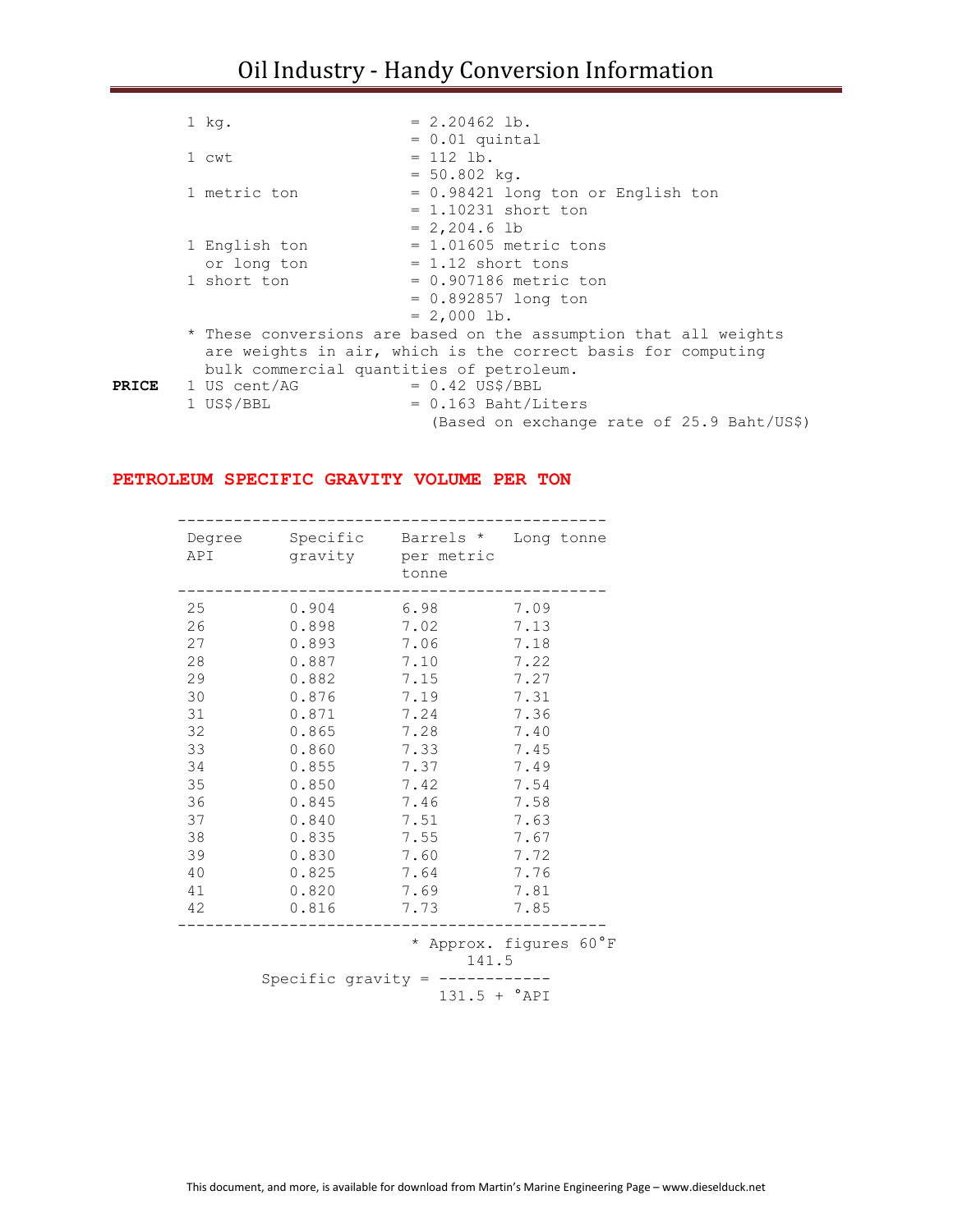## **POWER AND HEAT UNITS**

| 1 HP (UK Horsepower) | = 550 foot pounds per second                                                                                                                                                  |
|----------------------|-------------------------------------------------------------------------------------------------------------------------------------------------------------------------------|
|                      | $= 0.7457$ kilowatt                                                                                                                                                           |
|                      | = 1.014 PS (or Cheval Vapeur)                                                                                                                                                 |
|                      | = 542 foot pounds per second                                                                                                                                                  |
|                      |                                                                                                                                                                               |
|                      | $= 0.736$ kW                                                                                                                                                                  |
| 1 kW (Kilowatt)      | $= 1,000 \text{ watts}$                                                                                                                                                       |
|                      | $= 1,340$ hp                                                                                                                                                                  |
|                      | $= 1.359$ PS or CV                                                                                                                                                            |
|                      | = 737 foot pounds per second                                                                                                                                                  |
|                      |                                                                                                                                                                               |
|                      | $= 0.00182$ hp                                                                                                                                                                |
|                      | $= 0.00184$ PS or CV                                                                                                                                                          |
| 1000 Btu             | $= 0.293$ kWh                                                                                                                                                                 |
| 100,000 Btu          | $= 1$ therm                                                                                                                                                                   |
|                      |                                                                                                                                                                               |
| 1 Therm              | = 100,000 Btu (British Thermal Units)                                                                                                                                         |
|                      | $= 25,200$ kilocalories                                                                                                                                                       |
|                      | $= 25.2$ thermies                                                                                                                                                             |
|                      | = 29.3 kilowatt hours                                                                                                                                                         |
| 1000 kilocalories    | $= 3,968$ Btu                                                                                                                                                                 |
|                      | $= 1.163$ kilowatt hours                                                                                                                                                      |
|                      | $= 1$ thermie                                                                                                                                                                 |
| 1 kilowatt hour      | $= 3,411$ Btu                                                                                                                                                                 |
|                      | $= 1.340$ hp hours                                                                                                                                                            |
|                      | $= 859.6$ kilocalories                                                                                                                                                        |
|                      | 1 PS (Pferdestaerke)<br>or CV (Cheval Vapeur) = $0.986$ hp<br>1 foot pound per second = 0.00136 kilowatt<br>1 calorie (dieticians') = $4.1855$ kilojoules<br>(Large Calories) |

## **LIQUEFIED METHANE**

| 1 Ton of Liquefied | $=$ approximately 16 barrels        |
|--------------------|-------------------------------------|
| Methane            | $=$ approximately 50,000 cubic feet |
|                    | (1400 cubic meters) of natural gas, |
|                    | depending on methane content        |

## **PRODUCT SPECIFIC GRAVITY RANGES**

|                    | Spec.<br>Gravity | Barrels per<br>metric ton |
|--------------------|------------------|---------------------------|
| Crude oils         | $0.80 - 0.97$    | $8.0 - 6.6$               |
| Aviation gasolines | $0.70 - 0.78$    | $9.1 - 8.2$               |
| Motor gasolines    | $0.71 - 0.79$    | $9.0 - 8.1$               |
| Kerosines          | $0.78 - 0.84$    | $8.2 - 7.6$               |
| Gas oils           | $0.82 - 0.90$    | $7.8 - 7.1$               |
| Diesel oils        | $0.82 - 0.92$    | $7.8 - 6.9$               |
| Lubricating oils   | $0.85 - 0.95$    | $7.5 - 6.7$               |
| Fuel oils          | $0.92 - 0.99$    | $6.9 - 6.5$               |
| Asphaltic bitumens | $1.00 - 1.10$    | $6.4 - 5.8$               |
|                    |                  |                           |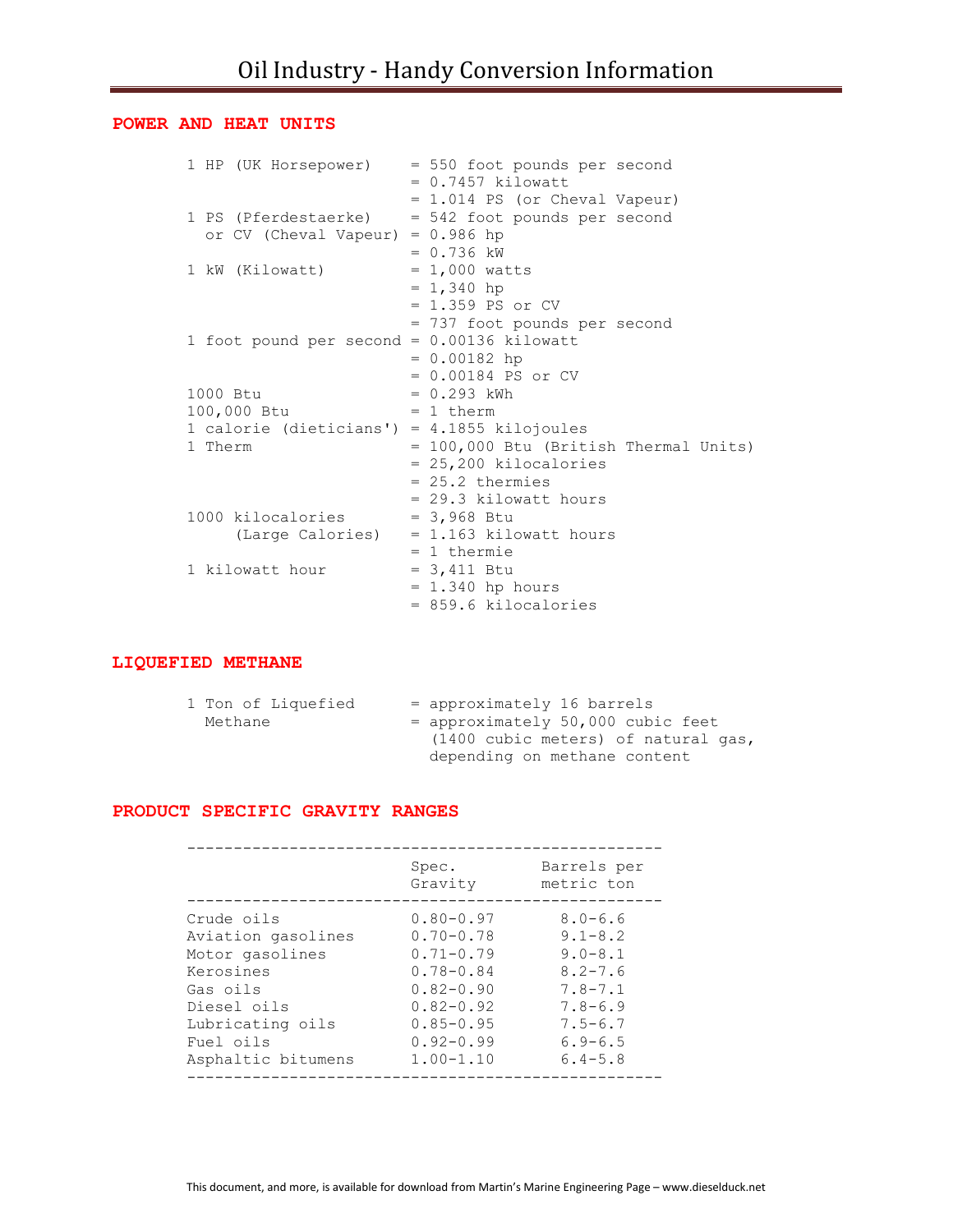## **CALORIFIC VALUE OF FULES**

| Rough gross values in Btu per 1b |                     |
|----------------------------------|---------------------|
|                                  |                     |
| Crude oils                       | $18,300 - 19,500$   |
| Gasolines                        | 20,500              |
| Kerosines                        | 19,800              |
| Benzole                          | 18,100              |
| Ethyl alcohol                    | 11,600              |
| Gas oils                         | 19,200              |
| Fuel oils (bunker)               | 18,300              |
| Coal (bituminous)                | $10, 200 - 14, 600$ |
| LNG                              | 22,300              |
| LPG (butane)                     | 21,300              |
|                                  |                     |

## **TYPICAL PROPERTIES OF EXPORT STREAMS**

|               | MTRT           | Bintulu Labuan |                |
|---------------|----------------|----------------|----------------|
| API Gravity   | 33°            | $35^\circ$     | $32^{\circ}$   |
| Pour Point    | $45^{\circ}$ F | $15^{\circ}$ F | $45^{\circ}$ F |
| Wt. % Sulphur | 0.07           | 0.1            | 0.07           |

#### **PRESSURE**

| 1 Bar            |                 | $= 0.987$ atmospheres      |
|------------------|-----------------|----------------------------|
|                  | $= 750.1$ mm Hq |                            |
|                  |                 | $= 14.50$ pound/sq inch    |
|                  |                 | $= 1.020$ kg force/sq cm   |
| 1 kg force/sq cm |                 | $= 14.22$ pounds/sq inch   |
| 1 pound/sq inch  |                 | $= 0.070$ kg force/sq inch |

#### **HEAT AND ENERGY**

| 1 megajoule                                     | $= 238.8$ kilocalories        |
|-------------------------------------------------|-------------------------------|
|                                                 | = 947.8 British Thermal Units |
|                                                 | $= 0.278$ kilowatt hours      |
| 1 terajoule                                     | $= 0.00002388$ Mtoe           |
| 1 kilocalorie                                   | $= 3.968$ Btu                 |
|                                                 | $= 4186$ joules               |
|                                                 | $= 1.163 \times 10^{-3}$ kWh  |
| 1 kilowatt hour                                 | $= 859.8$ kilocalories        |
|                                                 | $= 3412$ Btu                  |
| 1 million Btu                                   | $= 1055$ megajoule            |
|                                                 | $= 2520$ megacalories         |
|                                                 | $= 293.1$ kilowatt hours      |
| 1 ton of oil equivalent = 10000000 kilocalories |                               |
| (toe)                                           | $= 41.868$ gigajoules         |
|                                                 | $= 40.047 \times 10^6$ BTU    |
|                                                 | $= 42.244$ GJ                 |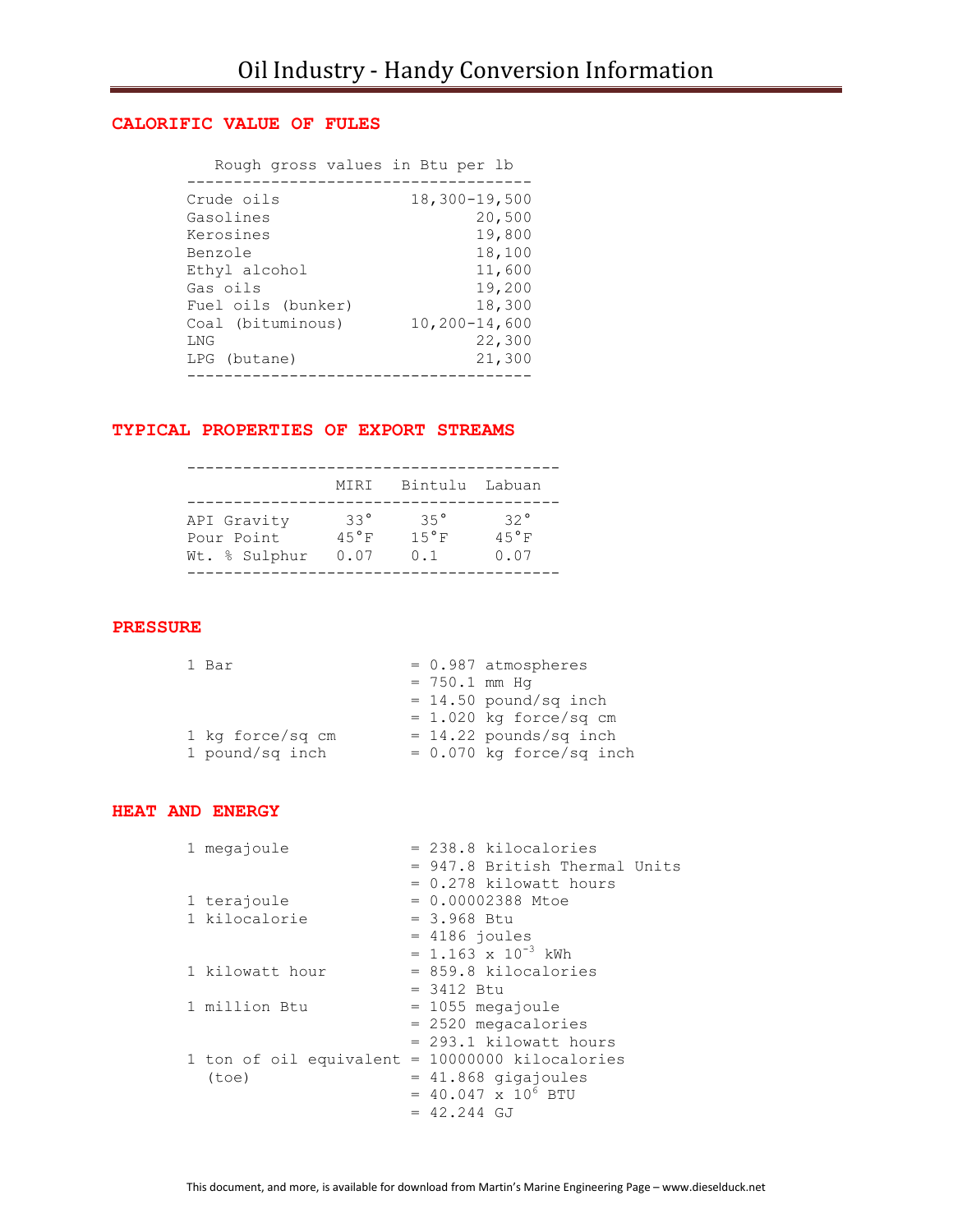## **INTERFUEL CONVERSION FACTOR**

Whilst individual crudes, coals and gases vary widely in quality, certain standard qualities are often assumed for statistical purposes:

| Reference<br>Fuel     |                                                             | Barrel Oil Ton Oil<br>Equivalent Equivalent Equivalent Feet Natural |                                                | Ton Coal 1,000 Cubic<br>Gas         |
|-----------------------|-------------------------------------------------------------|---------------------------------------------------------------------|------------------------------------------------|-------------------------------------|
| Calorific<br>Value    | $5.8x10^{6}$                                                | $43x10^6$<br>Btu gross Btu gross Kcal net                           | $7\times10^6$                                  | $1x10^6$<br>Btu gross               |
| Conversion<br>Factors | $1 \quad \Box$<br>7.41<br>4.71<br>0.17                      | 0.14<br>$1 \quad \blacksquare$<br>0.64<br>0.02                      | 0.21<br>1.57<br>$1 \quad \blacksquare$<br>0.04 | 5.8<br>43.0<br>27.3<br>$\mathbf{1}$ |
|                       | Based on these qualities, the following equivalent rates of |                                                                     |                                                |                                     |
|                       | consumption can be used with reasonable accuracy:           |                                                                     |                                                |                                     |
| LNG<br>t/y            | NG<br>$10^9$ Nm <sup>3</sup> /y                             | OIL<br>$10^6$ mmcF/d toe/y boe/y tce/y                              | OIL                                            | COAL                                |

## **CALORIFIC VALUE**

| $= 25.84$ Btu/cu ft                          |
|----------------------------------------------|
| = 25.368 BTU per standard cubic feet         |
| (BTU/SCF)                                    |
| $= 2.388 \times 10^2$ kilocalorie per normal |
| cubic meter ( $kcal/Mm^3$ )                  |
| $= 0.016$ Btu/cu ft                          |
| $= 429.9$ Btu/pound                          |
| $= 1.8$ Btu/pound (exact)                    |
| $= 37.38$ kilojoules/cu m                    |
| $= 9.410$ kilocalories/cu m                  |
| $= 2.326$ kilojoules/kg                      |
| $= 0.556$ kilocalories/kq                    |
|                                              |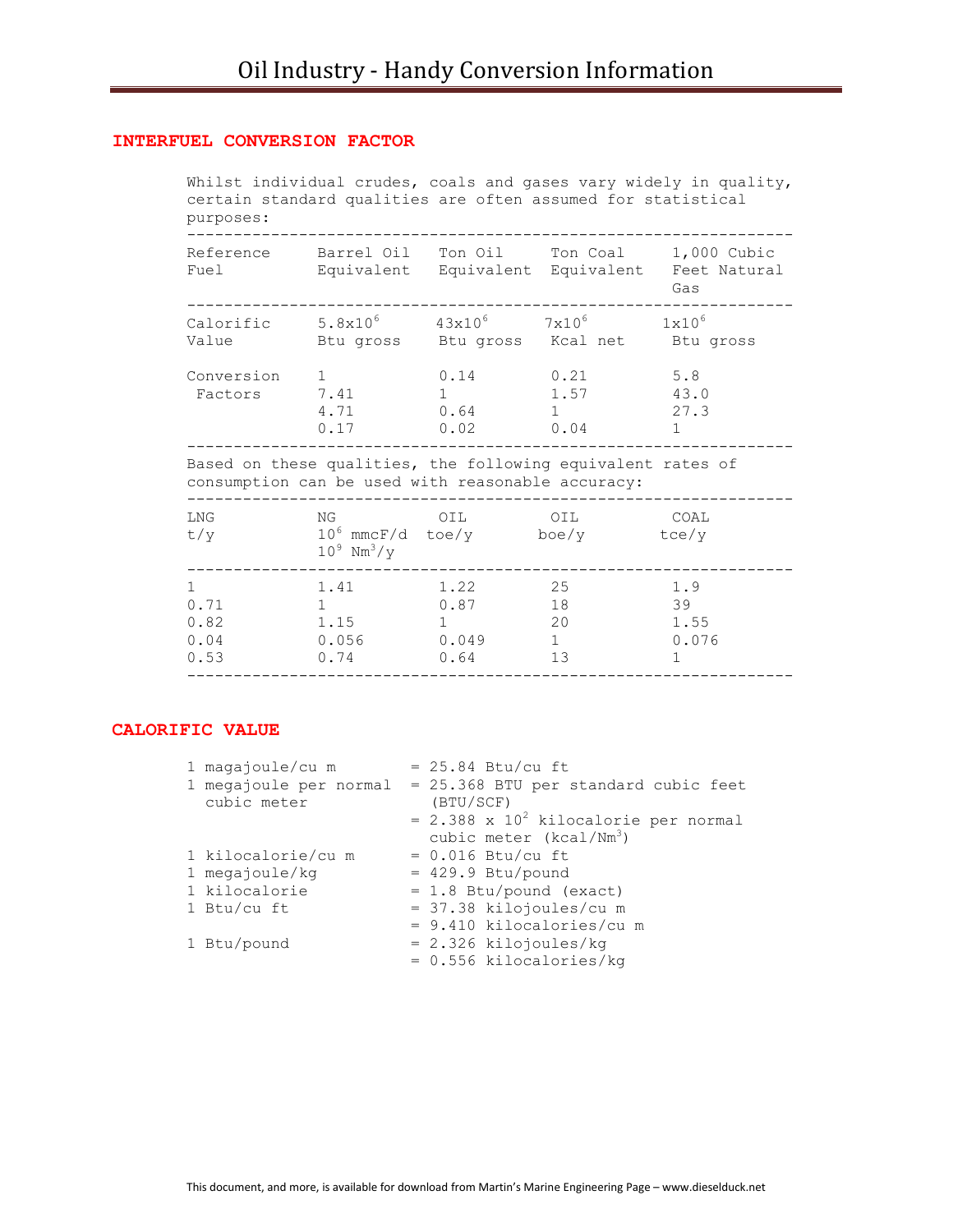#### **ENERGY VALUES**

| Btu per lb: |                  |        |
|-------------|------------------|--------|
|             | wood: green      | 4,400  |
|             | dry              | 7,310  |
| peat, sod   |                  | 6,200  |
| lignite     |                  | 9,000  |
| coke        |                  | 12,100 |
|             | coal: bituminous | 13,000 |
|             | anthracite       | 14,500 |
| oil: fuel   |                  | 18,500 |
|             | qas              | 19,500 |
|             |                  |        |

#### **NATURAL GAS AND OTHER ENERGY EQUIVALENTS**

The following are quick-reference equivalents. All figures are APROXIMATE VALUES only for use where precision is not required. They are based on:

| (i)   | for natural gas:                                                                                 |
|-------|--------------------------------------------------------------------------------------------------|
|       | 1,000 Btu/ft <sup>3</sup> = 9,500 kcal/m <sup>3</sup> (Groningen gas 8,400 kcal/m <sup>3</sup> ) |
| (i)   | for LPG:                                                                                         |
|       | an assumed $50/50$ propane/butane mixture with (r) or (p) indicating                             |
|       | that the LPG is either refrigerated or pressurised.                                              |
| (iii) | calorific values, MMBtu (gross):                                                                 |
|       | - LNG 51.8; LPG 47.3; oil 42.3; coal 27.3<br>per tonne                                           |
|       | per barrel $-$ LNG 3.8; LPG (r) 4.45; LPG (p) 4.1; oil 5.8                                       |
|       | per cubic metre - LNG 23.8; LPG (r) 28; LPG (p) 25.8                                             |

-----------------------------------------------------------------------------

## **Natural Gas: Cubic Metre Equivalents**

```
1 mrd m3 Natural Gas per Year 
         per year = 0.04 Tcf gas (38 trillion Btu) 
                   = 890 000 tonnes oil 
                   = 800 000 tonnes LPG 
                  = 725 000 tonnes LNG
                   = 1.4 million tonnes coal 
         per day = 100 million ft3 gas 
                   = 17 800 barrels oil 
                  = 23 200 barrels LPG (r)
                  = 25 200 barrels LPG (p)
                   = 27 200 barrels LNG 
1 million m3 Natural Gas per Day 
         per year = 0.014 Tcf gas (14 trillion Btu) 
                   = 325 000 tonnes oil 
                   = 290 000 tonnes LPG 
                  = 265 000 tonnes LNG
                   = 500 000 tonnes coal 
         per day = 37 million ft3 gas 
                   = 6 500 barrels oil 
                  = 8 500 barrels LPG (r)
                   = 9 200 barrels LPG (p) 
                   = 9 900 barrels LNG 
        1 \text{ m}^3 Groningen gas = 0.88 m<sup>3</sup> (9 500 kcal)
        1 m^3 (9 500 kcal) = 1.13 m^3 Groningen gas
```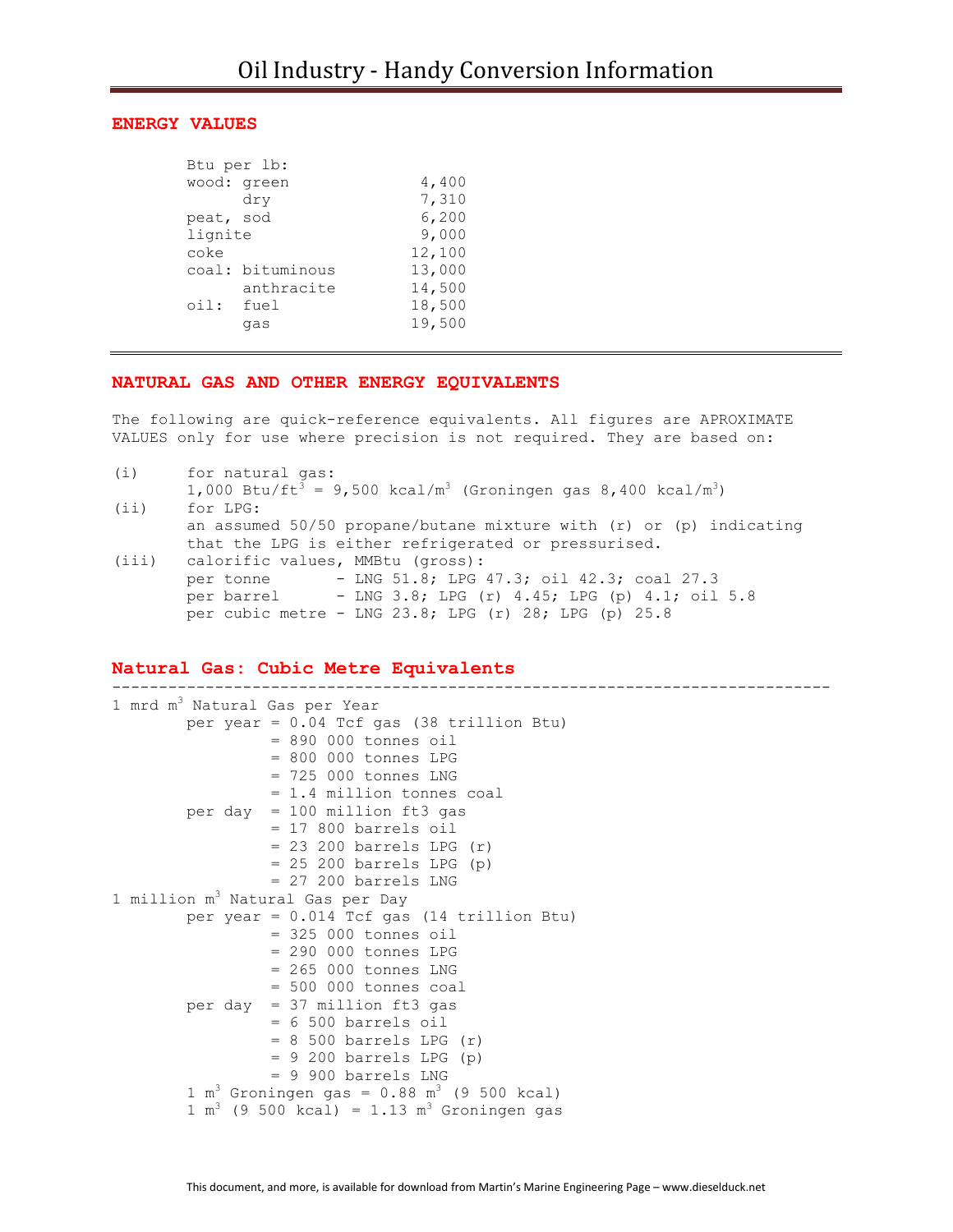```
Natural Gas: Cubic Foot Equivalents 
----------------------------------------------------------------------------- 
1 Tcf Natural Gas per Year 
        per year = 27 \text{ mrd } m^3 gas (30 mrd Groningen)
                   = 24 million tonnes oil 
                   = 37 million tonnes coal 
        per day = 2 700 million ft^3 gas
                   = 470 000 barrels oil 
100 MMcf Natural Gas per Day 
         per year = 0.04 Tcf (37 trillion Btu) 
                  = 1 mrd m<sup>3</sup> gas (1.1 mrd Groningen)
                   = 860 000 tonnes oil 
                  = 770 000 tonnes LPG
                   = 700 000 tonnes LNG 
                   = 1.35 million tonnes coal 
        per day = 2.7 million m^3 gas (3 million Groningen)
                   = 17 250 barrels oil 
                  = 22 500 barrels LPG (r)
                  = 24 400 barrels LPG (p)
                   = 26 300 barrels LNG
```
**LNG: Volumetric Equivalents** 

```
----------------------------------------------------------------------------- 
1 million tonnes LNG per Year 
        per year = 77 million ft^3 (liquid)
                  = 2.2 million m<sup>3</sup> (liquid)
                   = 14 million barrels (liquid) 
                  = 0.05 Tcf (gas)
                  = 1.4 mrd m<sup>3</sup> (gas)
                   = 1.1 million tonnes LPG 
                   = 1.2 million tonnes oil 
                   = 52 trillion Btu 
                   = 1.9 million tonnes coal 
        per day = 140 million ft^3 (gas)
                  = 4 million m^3 (gas)
                   = 37 500 barrels LNG 
                  = 31 900 barrels LPG (r)
                  = 34 600 barrels LPG (p)
                   = 24 500 barrels oil 
1 million m3 LNG per Year 
         per year = 460 000 tonnes LNG 
                   = 6.3 million barrels LNG 
                  = 0.2 Tcf (gas)
                  = 0.6 mrd m<sup>3</sup> (gas)
                   = 500 000 tonnes oil 
                   = 560 000 tonnes oil 
                   = 24 trillion Btu 
                   = 870 000 tonnes coal 
        per day = 65 million ft^3 gas
                  = 14 700 barrels LPG (r)
                  = 15 900 barrels LPG (p)
                   = 17 200 barrels LNG 
                   = 11 200 barrels oil 
        m<sup>3</sup> = kilolitre
```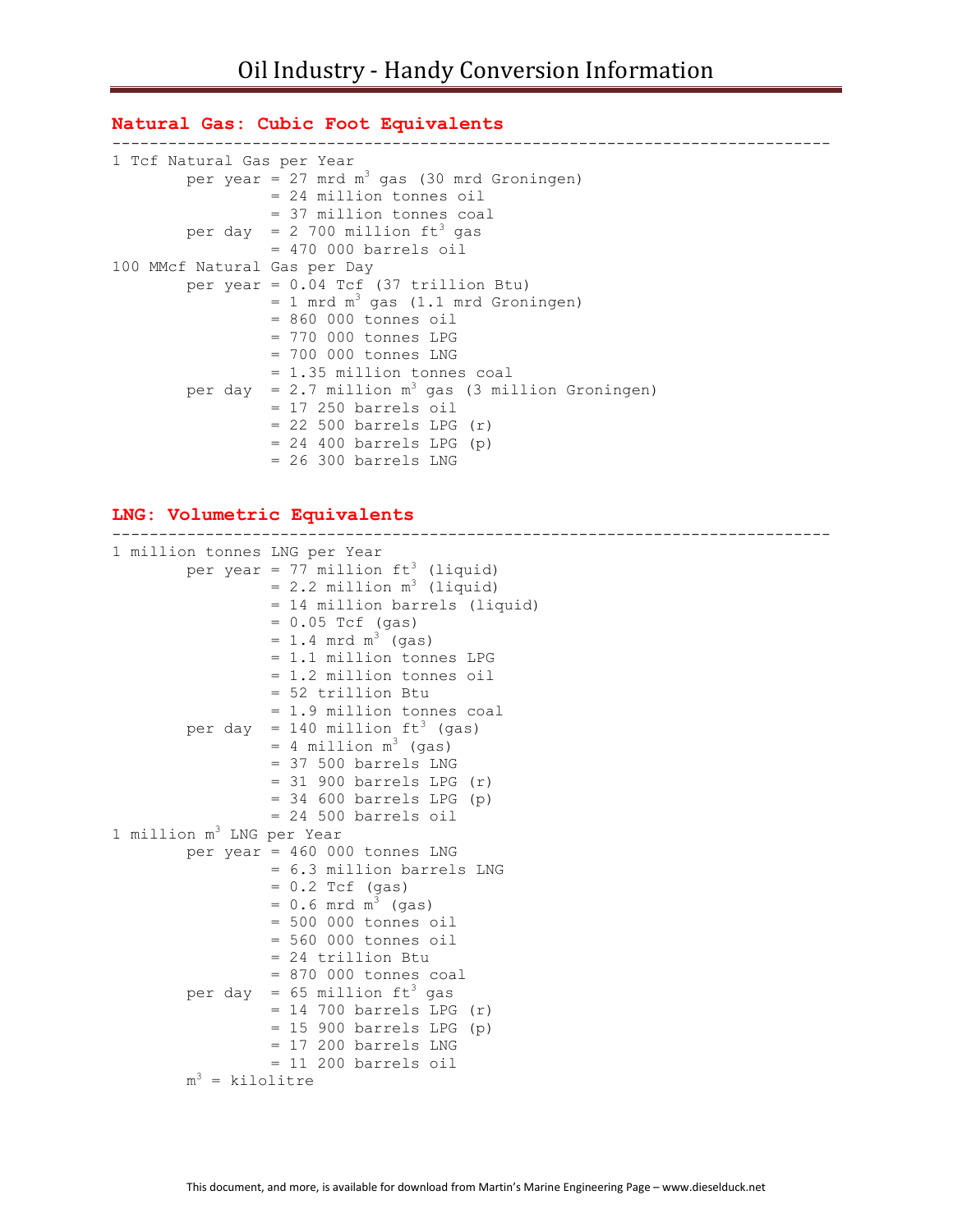| Barrels Per Tonne                   |        |           |                                   |      |
|-------------------------------------|--------|-----------|-----------------------------------|------|
|                                     |        |           | Ethane Propane n-Butane C3/C4 mix |      |
| Pressured                           | 17.6   | 12.4      | 10.8                              | 11.6 |
| Refrigerated                        | 11.5   | 10.8      | 10.4                              | 10.6 |
| Cubic Metres Per Tonne              |        |           |                                   |      |
|                                     | Ethane |           | Propane n-Butane C3/C4 mix        |      |
| Pressured                           | 2.80   |           | 1.97 1.71 1.84                    |      |
| Refrigerated 1.83                   |        | 1.72      | 1.66                              | 1.69 |
| 10 <sup>6</sup> Btu Per Barrel      |        |           |                                   |      |
|                                     | Ethane |           | Propane n-Butane C3/C4 mix        |      |
| Pressured                           | 2.79   | 3.85      | 4.35                              | 4.10 |
| Refrigerated                        | 4.27   | 4.41      | 4.49                              | 4.45 |
| 10 <sup>6</sup> Btu Per Cubic Metre |        |           |                                   |      |
|                                     |        |           | Ethane Propane n-Butane C3/C4 mix |      |
| Pressured                           | 17.6   | 24.2 27.4 |                                   | 25.8 |
| Refrigerated                        | 26.9   |           | 27.7 28.3                         | 28.0 |
| 10 <sup>6</sup> Btu Per Tonne       |        |           |                                   |      |
|                                     |        |           | Ethane Propane n-Butane C3/C4 mix |      |
| Pressured } 49.2<br>Refrigerated }  |        | 47.7      | 46.9                              | 47.3 |
| 1 Barrel/Day = Tonnes Per Annum     |        |           |                                   |      |
|                                     |        |           | Ethane Propane n-Butane C3/C4 mix |      |
| Pressured                           |        |           | $20.7$ $29.4$ $33.8$              | 31.6 |
| Refrigerated                        | 31.7   | 33.8      | 35.0                              | 34.4 |

#### **LPG & Ethane: Weight, Volume, Heat Conversions**

#### **Natural Gas: Inter-Fuel Price Equivalents (US Currency)**

```
----------------------------------------------------------------------------- 
ONE CENT per MMBtu 
         = 5.8 Cents per Barrel crude oil 
         = 6.4 Cents per Barrel fuel oil 
         = 5.2 Cents per Barrel naphtha 
         = 4.5 Cents per Barrel LPG (r) 
         = 4.1 Cents per Barrel LPG (P) 
        = 3.8 Cents per Barrel LNG 
ONE CENT per MMBtu 
         = 0.42 Dollars per Tonne crude oil 
         = 0.40 Dollars per Tonne fuel oil 
         = 0.45 Dollars per Tonne naphtha 
         = 0.47 Dollars per Tonne LPG 
         = 0.52 Dollars per Tonne LNG 
ONE DOLLAR per BARREL 
         = 17 Cents per MMBtu crude oil 
         = 16 Cents per MMBtu fuel oil 
         = 19 Cents per MMBtu naphtha 
         = 22 Cents per MMBtu LPG (r) 
         = 24 Cents per MMBtu LPG (p) 
        = 26 Cents per MMBtu LNG 
ONE DOLLAR per TONNE 
         = 2.4 Cents per MMBtu crude oil
```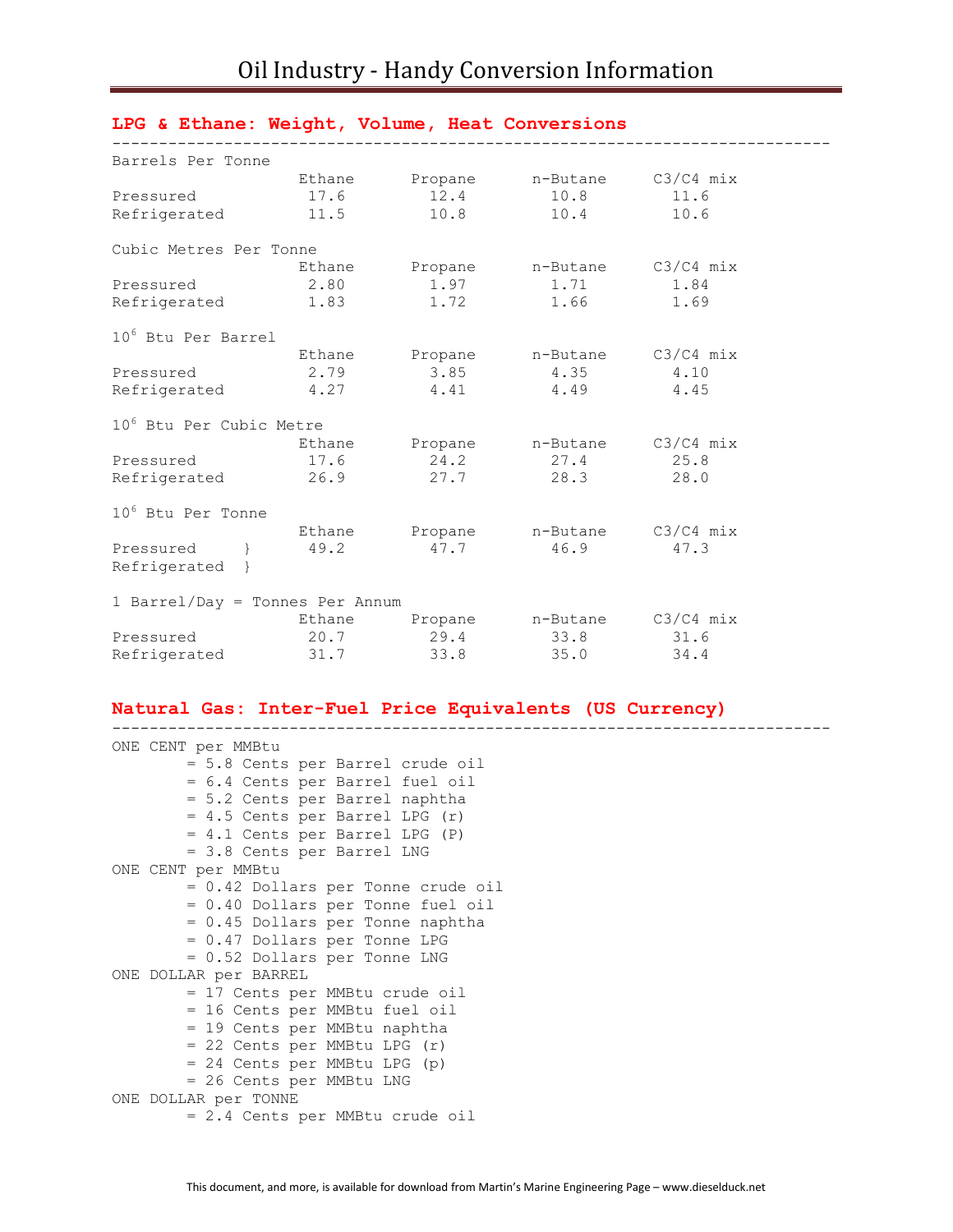```
 = 2.5 Cents per MMBtu fuel oil 
     = 2.2 Cents per MMBtu naphtha 
     = 2.1 Cents per MMBtu LPG 
     = 1.9 Cents per MMBtu LNG 
 ONE CENT per US gallon LPG = 10 CENTS per MMBtu
```
## **Oil and Coal Equivalent**

```
----------------------------------------------------------------------------- 
1 million tonnes Oil per Year 
        per year = 1.1 mrd m<sup>3</sup> gas (1.3 mrd Groningen)
                   = 1.5 million tonnes coal 
                   = 815 000 tonnes LNG 
                   = 890 000 tonnes LPG 
                   = 0.04 Tcf gas (42 trillion Btu) 
        per day = 115 million ft^3 gas
                  = 3 million m<sup>3</sup> gas
                   = 30 500 barrels LNG 
                  = 26 000 barrels LPG (r)
                  = 28 300 barrels LPG (p)
                   = 20 000 barrels oil 
1 million tonnes Coal per Year 
        per year = 0.7 mrd m^3 gas (0.8 mrd Groningen)
                   = 640 000 tonnes oil 
                   = 525 000 tonnes LNG 
                   = 580 000 tonnes LPG 
                   = 0.03 Tcf gas (27 trillion Btu) 
        per day = 75 million ft^3 gas
                  = 2 million m<sup>3</sup> gas
                   = 19 700 barrels LNG 
                  = 16 800 barrels LPG (r)
                  = 18 200 barrels LPG (p)
                   = 12 900 barrels oil 
10 000 barrels Oil per Day 
        per year = 0.6 mrd m<sup>3</sup> gas
                   = 500 000 tonnes oil 
                   = 780 000 tonnes coal 
                   = 0.02 Tcf gas (21 trillion Btu) 
        per day = 58 million ft^3 gas
                  = 1.5 million m<sup>3</sup> gas
```